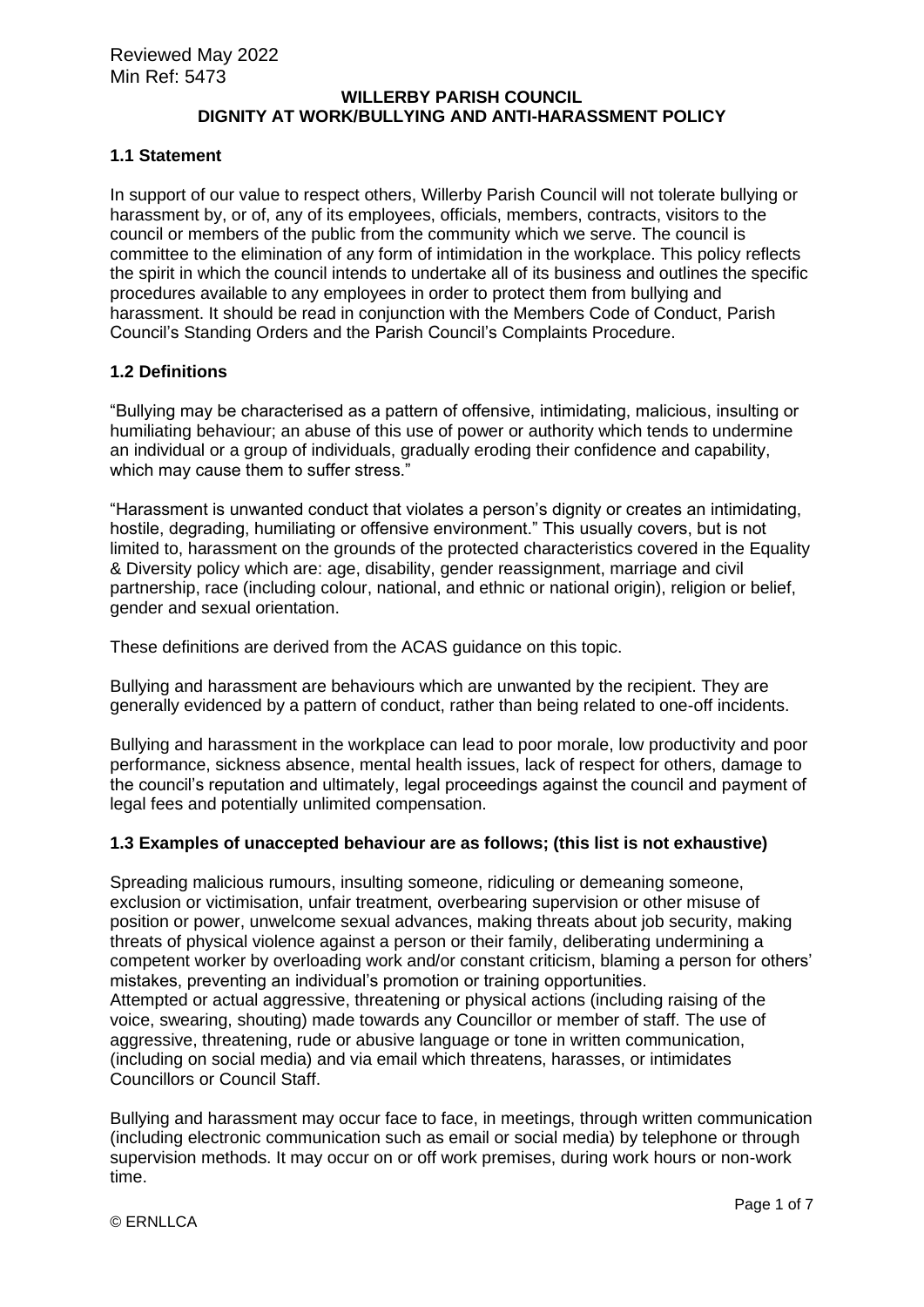# **1.4 Penalties**

Bullying and harassment by any employed persons can be considered examples of gross misconduct which will be dealt with through the Disciplinary Procedure at gross misconduct level and may result in summary dismissal from the council. If elected Members are bullying or harassing employees, contractors, fellow councillors or others who come into contact with the council, then a referral to the monitoring officer at East Riding Council reported as a contravention of the Code of Conduct would be an appropriate measure. If an employee is experiencing bullying or harassment from a third party (eg member of the public) the council will act reasonably in upholding its duty of care towards its employees. In extreme cases harassment can constitute a criminal offence and the council should take appropriate legal advice, often available from the council's insurer, if such a matter arises.

## **1.5 Legal Position**

Councils have a duty of care towards their employees and liability under common law arising out of the Employment Rights Act 1996 and the Health and Safety at Work Act 1974. If an employer fails to act reasonably with regard to this duty of care by allowing bullying or harassment to continue unchallenged an employee may decide to resign and claim 'constructive dismissal' at an Employment Tribunal. Under the Equality Act 2010 bullying or harassment related to one of the protected characteristics outlined in 1.2 above, can be considered unlawful discrimination which could lead to an Employment Tribunal claim for discrimination against the corporate employer, the council and the perpetrator(s) as individual named Respondents. In addition, the Criminal Justice and Public Order Act 1994 and Protection from Harassment Act 1997 creates a criminal offence or harassment with a fine and/or prison sentence as a penalty and a right to damages for the victim. A harasser may be personally liable to pay damages if a victim complaints to an Employment Tribunal on the grounds of discrimination. Under the 1997 Act, case law has demonstrated that employers can be vicariously liable for harassment received in the workplace where the conduct is viewed as serious or oppressive and unacceptable and that a course of conduct can be established that links incidents separated by long time periods. Under the Act damages for personal injury and distress can be awarded.

## **1.6 False Allegations**

False or malicious allegations of harassment or bullying which damage the reputation of a fellow Member or an employee will not be tolerated and will be dealt with as serious misconduct under the Disciplinary Procedure or the Code of Conduct process.

## **1.7 Responsibilities**

All parties to the council have a responsibility to ensure that their conduct towards others does not harass or bully or in any way demean the dignity of others. If unacceptable behaviour is observed then each individual can challenge the perpetrator and ask them to stop. Bullying is more likely to be complained about when individual Members criticise staff, often without objective evidence, without the mandate from the corporate body of the council and in environments which are open to the public by way of blogs, social media comments or in the local environment.

## **1.8 Scope of Policy**

This policy covers the actions of all **members** of Willerby Parish Council, its **employees** and any volunteers or partners working alongside the council. Where the term employee is used in this policy, that should be taken to include any volunteers or partners.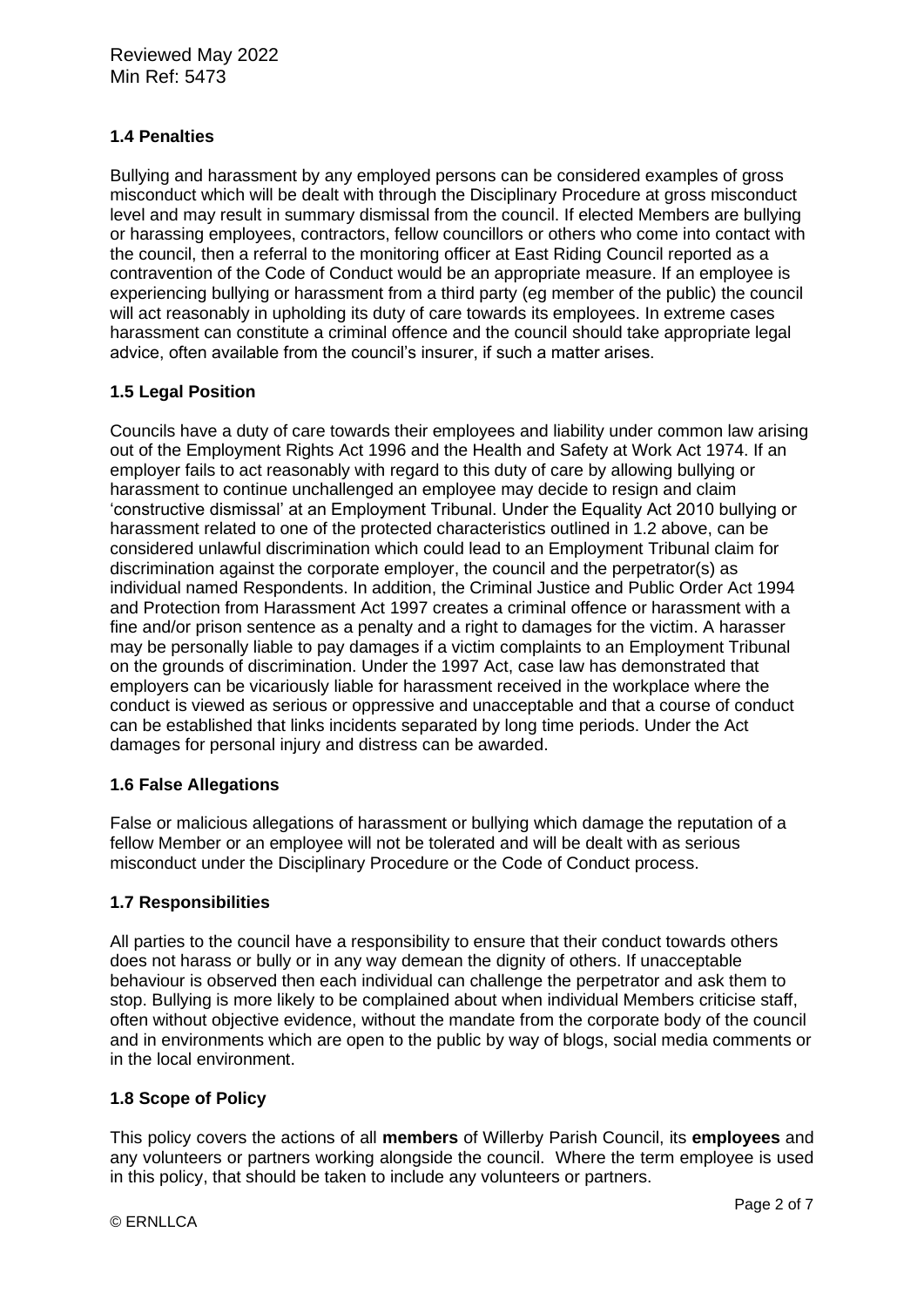## **1.9 General principles**

Willerby Parish Council recognises that harassment and bullying or victimisation is unlawful under the Equality Act 2010. As such, harassment or victimisation on the grounds of age, disability, gender reassignment, marriage and civil partnership, pregnancy or maternity, race, religion or belief, sex or sexual orientation is unacceptable and will not be tolerated.

- 1.91 Personal harassment takes many forms ranging from tasteless jokes and abusive remarks to pestering for sexual favours, threatening behaviour and actual physical abuse. For the purposes of this policy, it also includes bullying.
- 1.92 Bullying is understood to be targeted, persistent, offensive, intimidating, malicious or insulting behaviour towards an employee and can include the abuse or misuse of power to undermine, humiliate, denigrate or injure the recipient.
- 1.93 Whatever form it takes, personal harassment and bullying is always taken seriously and is totally unacceptable.
- 1.94 Willerby Parish Council recognises that personal harassment and bullying can exist in the workplace, as well as outside, and that this can seriously affect employees' working lives by interfering with their job performance or by creating a stressful, intimidating and unpleasant working environment.
- 1.95 Willerby Parish Council deplores all forms of personal harassment and bullying and seeks to ensure that the working environment is sympathetic to all our employees. The aim of this policy is to inform employees of the type of behaviour that is unacceptable and provide employees who are the victims of personal harassment and bullying with a means of redress.
- 1.96 Willerby Parish Council recognises that it has a duty to implement this policy and all employees are expected to comply with it. The council will also endeavour to review this policy at regular intervals in order to monitor its effectiveness.

## **2.0 Examples of personal harassment**

Personal harassment can take many forms and employees and members may not always realise that their behaviour constitutes harassment. Examples of harassment include:

- insensitive jokes and pranks
- lewd or abusive comments
- deliberate exclusion from conversations
- displaying abusive or offensive writing or material
- abusive, threatening or insulting words or behaviour
- name-calling
- picking on someone or setting them up to fail
- exclusion or victimisation
- undermining their contribution/position
- demanding a greater work output than is reasonably feasible
- blocking promotion or other development/advancement.

These examples are not exhaustive and disciplinary action at the appropriate level will be taken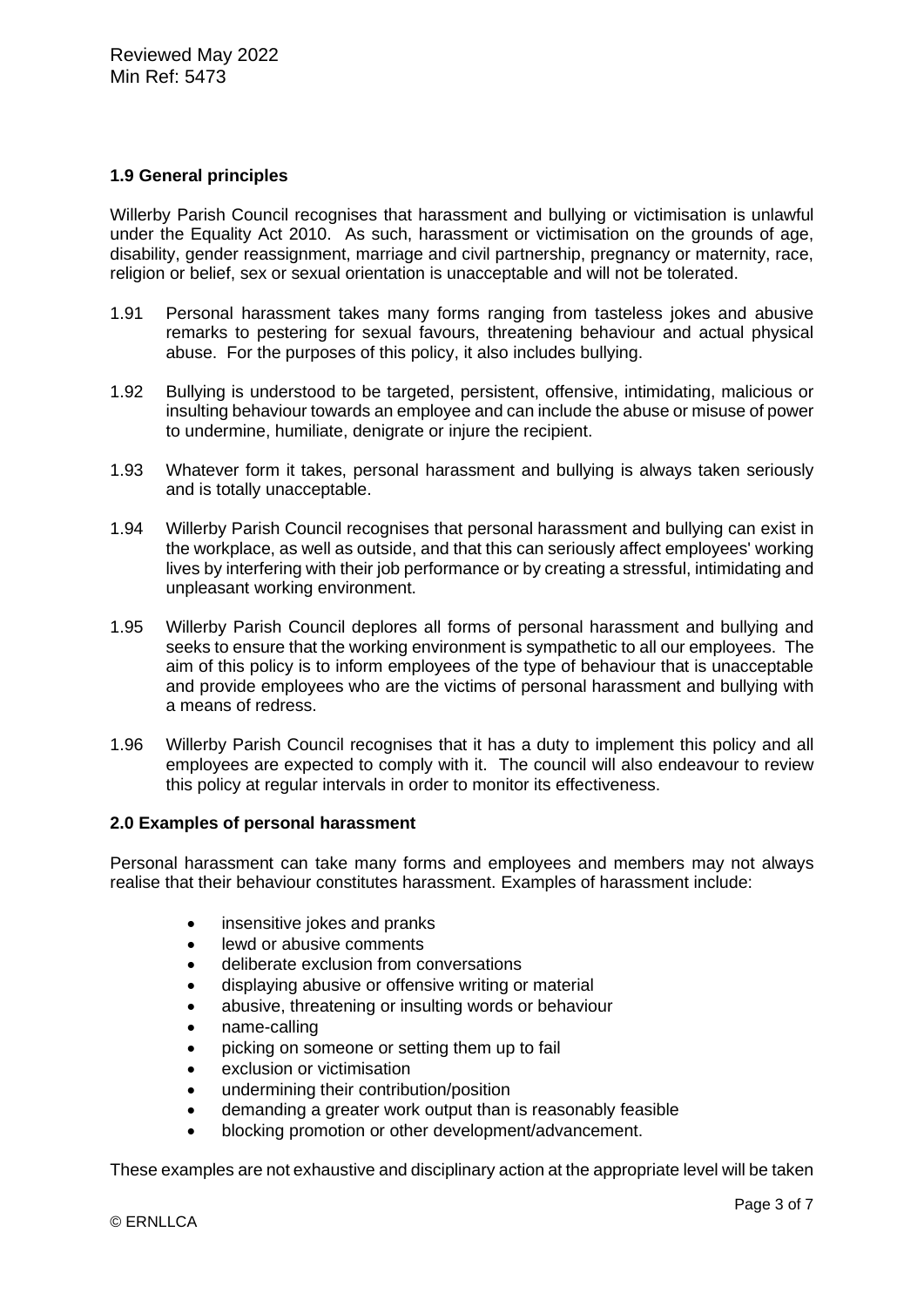Reviewed May 2022

#### Min Ref: 5473

against employees committing any form of personal harassment. Where any member of the council is accused under this policy, that will be dealt with under the Code of Conduct regime in place at the time albeit that such an action would not preclude a civil or criminal action being launched.

# **2.1 Examples of sexual harassment**

Sexual harassment can take place in many forms within the workplace and can go undetected for a period of time where employees do not understand that particular behaviour is classed as sexual harassment. Sexual harassment is unwanted behaviour related to sex, or of a sexual nature, by one employee towards another and examples of sexual harassment include:

- lewd or abusive comments of a sexual nature such as regarding an individual's appearance or body
- unwelcome touching of a sexual nature
- displaying sexually suggestive or sexually offensive writing or material
- asking questions of a sexual nature
- sexual propositions or advances, whether made in writing or verbally.

Sexual harassment can also take place where an employee is treated less favourably because they have rejected, or submitted to, the unwanted conduct that is related to sex or is of a sexual nature. Whether less favourable treatment occurs as a result will be examined broadly and includes areas such as blocking promotion and refusal of training opportunities or other development opportunities.

## **2.2 Examples of victimisation**

Victimisation takes place when an employee is treated unfavourably as a direct result of raising a genuine complaint of discrimination or harassment. Furthermore, any employee who supports or assists another employee to raise a complaint is also subjected to victimisation if they are treated unfavourably.

## **2.3 Third party harassment**

Willerby Parish Council operates a zero-tolerance policy in relation to harassment perpetrated against any one of its employees or members by a third party, such as a member of the public with regards to violence, abuse, aggression or threats made in person, over the telephone or in written communication (including on social media and via email).

The Parish Council considers threatening behaviour to be:

- Attempted or actual aggressive, threatening or physical actions (including raising of the voice, swearing, shouting) made towards any Councillor or member of staff.
- The use of aggressive, threatening, rude or abusive language or tone in written communication, including on social media and via email which threatens, harasses, or intimidates Councillors or Council Staff. All employees are encouraged to report any and all instances of harassment that involve a third party in line with the reporting procedure, as outlined below.

If the council finds that the allegation is well-founded, it will take steps it deems necessary in order to remedy this complaint. This can include, but is not limited to:

- warning the individual about the inappropriate nature of their behaviour
- banning the individual from council premises
- reporting the individual's actions to the police.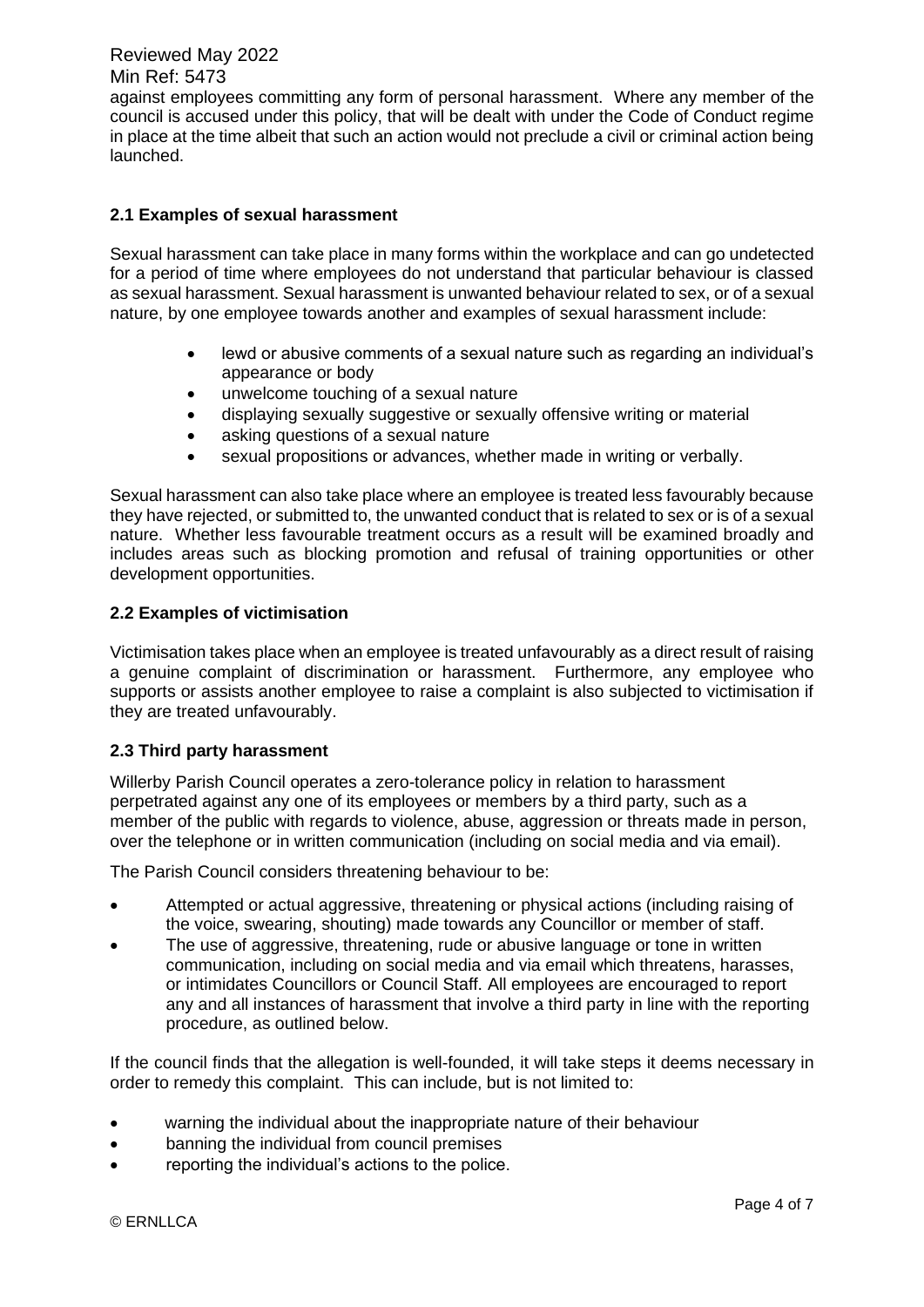# Reviewed May 2022 Min Ref: 5473

• Willerby Parish Council reserve the right not to respond to future contact if they continue to be addressed in the same tone

In addition to this, the council will endeavour to take all reasonable steps to deter and prevent any form of harassment from third parties taking place.

# **2.4 Responsibilities**

## Employee responsibilities

Willerby Parish Council requires its employees to behave appropriately and professional at all times during the working day, and this may extend to events outside of working hours which are classed as work-related such as community events. Employees should not engage in discriminatory, harassing, or aggressive behaviour towards any other person at any time.

Any form of harassment or victimisation may lead to disciplinary action up to and including dismissal if it is committed:

- in a work situation
- during any situation related to work, such as a council organised community event
- against a colleague or other person connected to the employer outside of a work situation, including on social media
- against anyone outside of a work situation where the incident is relevant to their suitability to carry out the role.

A breach of this policy by will be treated as a disciplinary manner.

#### Council responsibilities

The council will be responsible for ensuring all members of the council and employees understand the rules and policies relating to the prevention of harassing and bullying behaviour at work and during work-related community events. The council will promote a professional and positive workplace and be alert in identifying areas of risk and incidents of harassment, sexual harassment and bullying.

The council will also take into account aggravating factors, such as abuse of power or position when deciding what disciplinary action to take against an employee or member.

Where an incident is witnessed, or a complaint is made under this policy, the council will take prompt action to deal with this matter. All incidents will be deemed serious and dealt within in a sensitive and confidential manner.

## **2.5 Process for dealing with complaints of Bullying and Harassment**

## **2.51 Informal approach**

Anyone who feels they are being bullied should try to resolve the problem informally in the first instance. It may be sufficient to explain to the person(s) involved in the unwanted behaviour, or an intermediary, that their conduct is unacceptable, offensive or causing discomfort. Anyone concerned about being bullied or harassed is encouraged to maintain a journal or other record of the incidents.

The council recognises that complaints of personal harassment, and particularly of sexual harassment, can sometimes be of a sensitive or intimate nature and that it may not be appropriate for an employee to raise the issue through the normal grievance procedure. In these circumstances employees are encouraged to raise such issues with a colleague of their choice, or their professional body, or their trade union or through an external support body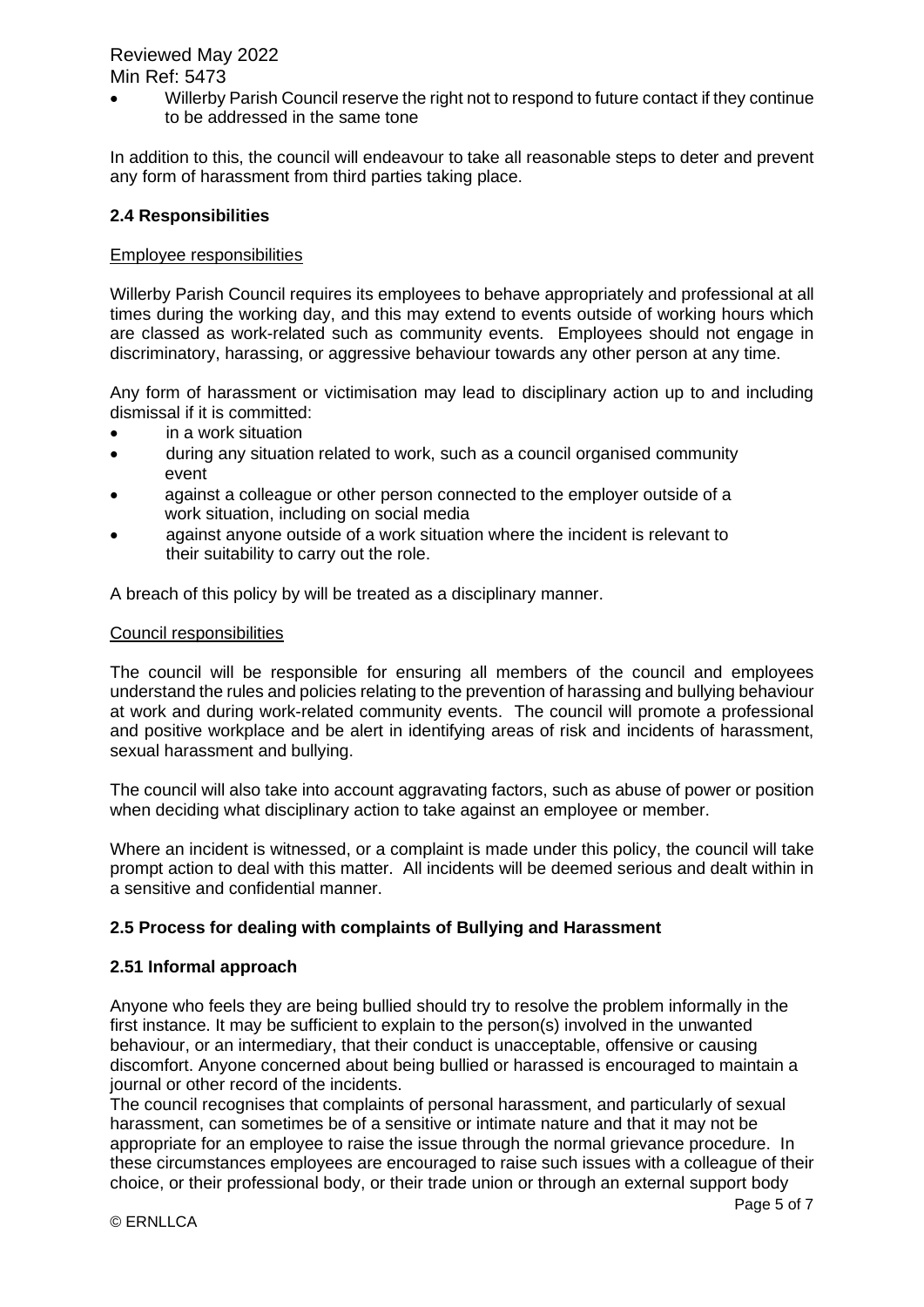Reviewed May 2022 Min Ref: 5473 such as FRNLLCA.

If an employee is the victim of harassment they should make it clear to the harasser that their behaviour is unwelcome and ask the harasser to stop. If unable to do this verbally, the employee should provide a written request to the harasser - one of the organisations described in the paragraph above will be able to help.

#### **2.52 Formal approach**

#### **Employees**:

Where an employee feels unable to resolve the matter informally any complaint about harassment or bullying can be raised confidentially and informally, initially with the Chairman or another Councillor if more appropriate. It may be appropriate that the complaint is put in writing after any initial discussion, as this will enable a formal Grievance process to be invoked in accordance with the terms set out in the Employment Contract.

Where the informal approach fails, or if the harassment is more serious, employees should bring the matter to the attention of the Chairman of the council's personnel committee or (where no such committee is in existence) to the Chairman of the Council, as a formal written grievance. If possible, employees should keep notes of the harassment so that the written complaint can include:

- the name of the alleged harasser
- the nature of the alleged harassment
- the dates and times when the alleged harassment occurred
- the names of any witnesses
- any action already taken by you to stop the alleged harassment.

Where it is not possible to make the formal complaint to one of the postholders above, for example where they are the alleged harasser, employees should approach another member of the council in whom they have confidence.

On receipt of a formal complaint the council will make every endeavour to cease, or limit, the employee's contact and take action to separate them from the alleged harasser to enable an uninterrupted investigation to take place.

On conclusion of the investigation, which will normally be within *28* days of the complaint being raised, a report of the findings will be submitted to the council.

If the decision is that the allegation is well founded, the harasser (if an employee) will be liable to disciplinary action in accordance with the council's disciplinary procedure up to and including dismissal. Where the harasser is a volunteer or partner of the council, this may result in the termination of joint working.

Where the harasser is a member of the council, the matter will have been dealt with under the Code of Conduct regime in place at the time, other than where the allegation is made against the council as a corporate body in that it has failed to follow its Duty of Care over its employee. In such circumstances, the council commits to taking external advice as to the way forward.

The council is committed to ensuring employees are not discouraged from using this procedure and no employee will be victimised for having brought a complaint.

#### **2.53 Others:**